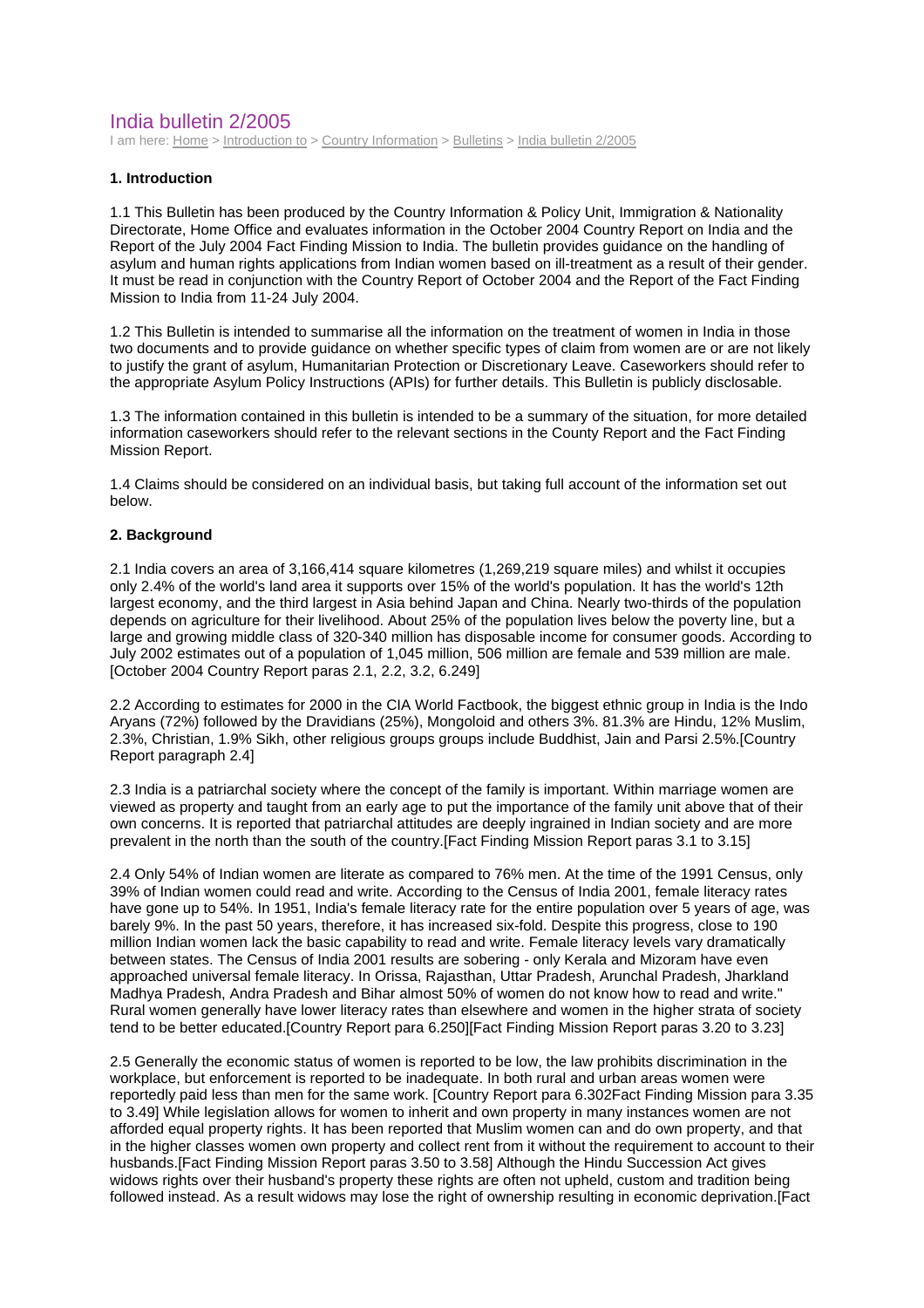#### Finding Mission Report 3.59 to 3.63]

2.6 As stated above according to population estimates for 2002 there are some 33 million less women than men in India. The India Census for 2001 defines the sex ratio as the number of females per 1000 males and the sex ratio for the entire country stood at 933 based on 2001 census figures, this compares with a figure of 927 in the previous 1991 census. Sex ratio varies by State and in addition by age, so the 2001 census figures show a sex ratio for states varying between 821(Delhi) and 1058(Kerala). The sex ratio figures for the 0-6 age group show an all India figure of 927 also with wide state variations, 798(Punjab) and 979 (Dadra & Nagar Haveli). The Census document itself notes that the sex ratio of 927 in this lower age group does not auger well for the future of the country.[Fact Finding Mission Report paras 3.71 to 3.80]

2.7 There is reported to be a traditional preference for male children. Termination of pregnancy is legal but the use of pre-natal sex-determination tests is illegal, however the law on this issue has not been effectively enforced, and as a result the termination of a disproportionate number of pregnancies with female foetuses occurs. Other contributory factors to the sex ratio are female infanticide, and in areas where food has to be rationed girls may receive unequal rations and consequently die from malnutrition or neglect. [Country Report para 6.260][Fact Finding Mission Report paras 3.82 to 3.86]

2.8 Within India in recent years there is reported to be an increase in awareness of women's issues including gender issues and gender sensitisation. A number of organisations, including the statutory body the National Commission for Women, run programmes to raise women's knowledge of their legal rights however not all women are aware of their legal rights, in particular women in the lower castes and Dalits.[Fact finding Mission Report paras 3.91 to 3.101]

2.9 According to statistics published by the National Crime Records Bureau (NCRB) in 2002 a total of 147,678 crimes against women were reported in 2002 compared with 143,795 during 2001. This represents an increase of 2.7% over the previous year and shows an increase of 12.3% over 1998. These NCRB figures record crimes specifically categorised as "Crimes Against Women", although women may additionally be the victims of other crimes, robbery, murder etc. Crimes against women are categorised as rape, kidnapping and abduction, dowry death, torture, molestation, sexual harassment, importation of girls, (all of which are crimes under the Indian Penal Code IPC) Sati Prevention Act, Immoral Traffic Act, Indecent Representation of Women Act, and Dowry Prohibition Act( all of which are crimes under Special and Local Laws(SLL). The NCRB notes the proportion of IPC crimes committed against women (IPC) towards total IPC crimes increased continually during the past years from 6.7% in 1998 to 7.4% in 2002.[Fact Finding Mission Report paragraphs 4.12 and 4.14]

2.10 Whilst these figures clearly show an increase in the recorded numbers of crimes against women it is difficult to be certain if they reflect an increase in violence against women or an increase in reporting violence against women. It has been suggested that the increased awareness of the issue of violence against women may have increased the reporting of such crimes. Additionally it is suggested these crimes continue not to be reported by women due to the social pressures and a general acceptance of violence within marriage. One source suggested that only 11.5% of incidences of serious sex offences in Gujarat are reported. [Fact Finding Mission Report paras 4.15, 4.21, 4.23, 4.26, 4.29, 4.32]

2.11 In India the Police are a civil authority controlled by the Union Ministry of Home Affairs and subordinate to the Executive, represented in the Union Government by the Prime Minister and in the States by the Chief Minister, and their respective Councils of Ministers. The 25 state governments have primary responsibility for maintaining law and order. Each State has its own force headed by a Director-General of Police (DGP) and a number of Additional Directors-General or Inspectors-General of Police (IGP) who look after various portfolios. [Country Report para 5.44]

2.12 For an individual to pursue a case in India the first necessary step in the legal process is the completion of a First Instance Report (FIR). It is reported that, lack of literacy, a reluctance to approach the police, and police officers suggesting reconciliation or compromise in preference to registering a case, may make it difficult for women to register FIRs. However NGOs provide assistance to some women in registering FIRs and in some cases police may send women to NGOs for assistance. [Fact Finding Mission Report paras 6.6, 6.9, 6.13,6.18- 6.26, 6.36-6.39]

2.13 In an effort to address these problems Crime Against Women Cells started to be set up in 1989 and continued to be set up during the following decade resulting in every police district having such a cell headed by a Deputy Superintendent of Police (DSP). The main purpose of these is to ensure women have access to the police and to give assistance in crimes relating to women. [Fact Finding Mission Report para 6.41] However there are mixed views on the effectiveness of these with reports that they work well in Delhi, Punjab and the south, whereas in Ahmedabad they are not regarded as successful. [Fact Finding Mission Report para 6.42-6.52]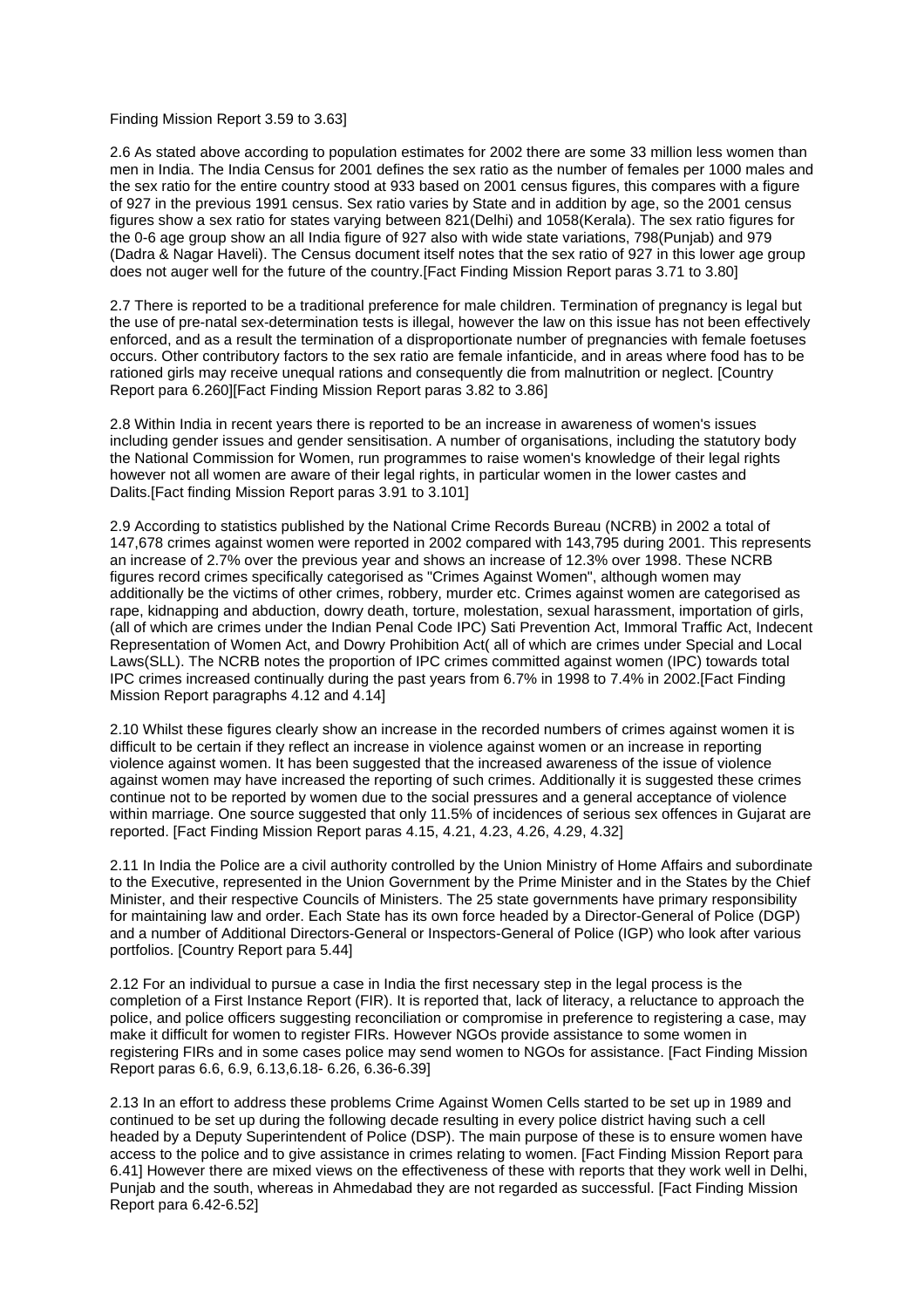2.14 It is reported that some women police stations (Mahila Thanas) have been set up but there are mixed views on their effectiveness. [Fact Finding Mission Report para 6.42, 6.44, 6.50]

2.15 According to reports it has been recognised that action is needed to improve the way police deal with women and Government agencies and NGOs have instituted some programmes. It is reported that a lot of gender sensitisation training for police is taking place, much of this with assistance from NGOs. According to the Ministry of Home Affairs gender sensitisation forms an important part of police training. [Fact Finding Mission Report paras 6.61- 6.79]

2.16 It has been reported that the majority of judges are male and approach cases involving women with conventional Indian ideas with regard to the treatment and status of women, resulting in an attitude of compromise and a concern to keep the family together. [Fact Finding Mission Report paras 6.80 - 6.87]

2.17 Whilst by law all women are entitled to legal aid it is reported that access to this is limited and may be affected by a number of issues including a woman's access to funds to pay a lawyer. [Fact Finding Mission Report paras 6.88 to 6.94] It is generally reported that the Indian legal system is extremely slow and that cases can take a number of years to be completed, although there is no distinction in the time it takes to prosecute crime against women or men. National Crime Bureau (NCRB) statistics whilst showing a decrease in the percentages of total cases investigated over the period 1961 (84.2%) to 2002(79.5%) show an appreciable increase in the percentage of cases charge-sheeted, 1961 (53.6%) compared to 2002 (80%). With regard to police investigation of crimes against women the NCRB state that in most cases investigation rates were better than for other crimes. [Fact Finding Mission Report paras 6.95 to 6.110]

2.18 It is reported that for a variety of reasons women may feel forced to agree to a compromise rather than see prosecution through, and this may happen at the initial police stage or later at the judicial stage. [Fact Finding Mission Report paras 6.111 to 6.116] A Family Court system aimed at the resolution of family disputes amicably without the intervention and help of lawyers is in existence but there are only Family Courts in some areas. [Fact Finding Mission Report paras 6.117 - 6.124] Other forms of alternative methods for dispute resolution exist, for example Parivarik Mahila Lok Adalats (PMLA) which can dispose speedily of cases under the Legal Service Authority Act. Their purpose is to provide timely justice, to encourage the public to settle disputes outside the formal set-up and to empower the public, in particular women, to participate in the justice delivery system. [Fact Finding Mission Report paras 6.118, 6.141 to 6.145 and 7.105] Panchayats are traditional village councils made of elected members which seek to settle disputes locally in a cost-effective manner. Recent legislation has instituted a one third reservation of seats on these for women. Panchayats settle mainly land issues and their effectiveness and success is reported to be variable. [Fact Finding Mission Report para 6.125 - 6.145][Country Report para 6.296]

## **3. Legislative and Constitutional Provisions**

3.1 The Constitution of India guarantees to all Indian women

- Equality before the law. Article 14.
- No discrimination by the State on the grounds only of religion, race, caste, sex, place of birth or any of these. Article 15 (1).
- Special provisions to be made by the State in favour of women and children. Article 15 (3)
- Equality of opportunity for all citizens in matters relating to employment or appointment to any office under the State. Article 16
- State policy to be directed to securing for men and women equally the right to an adequate means of livelihood. Article 39(a)
- Equal pay for equal work for both men and women. Article 39 (d)
- Provisions to be made by the State for securing just and humane conditions of work and for maternity relief. Article 42.
- To promote harmony and to renounce practices derogatory to the dignity of women. Article 52 (a)"[Country Report para 6.251]

3.2 India is a signatory to the Convention on Elimination of All Forms of Discrimination Against Women (CEDAW). A report commissioned by the Office of the United Nations Resident Co-ordinator in India in 2001 notes that although India has led the world in ratifying UN Conventions like CEDAW and the Beijing platform and the last few years have seen dramatic increases in the space available for women in Indian society as a result of affirmative policies and programmes by the government, NGOs and civil society groups, these changes are mainly the result of years of determined advocacy, campaigning and action by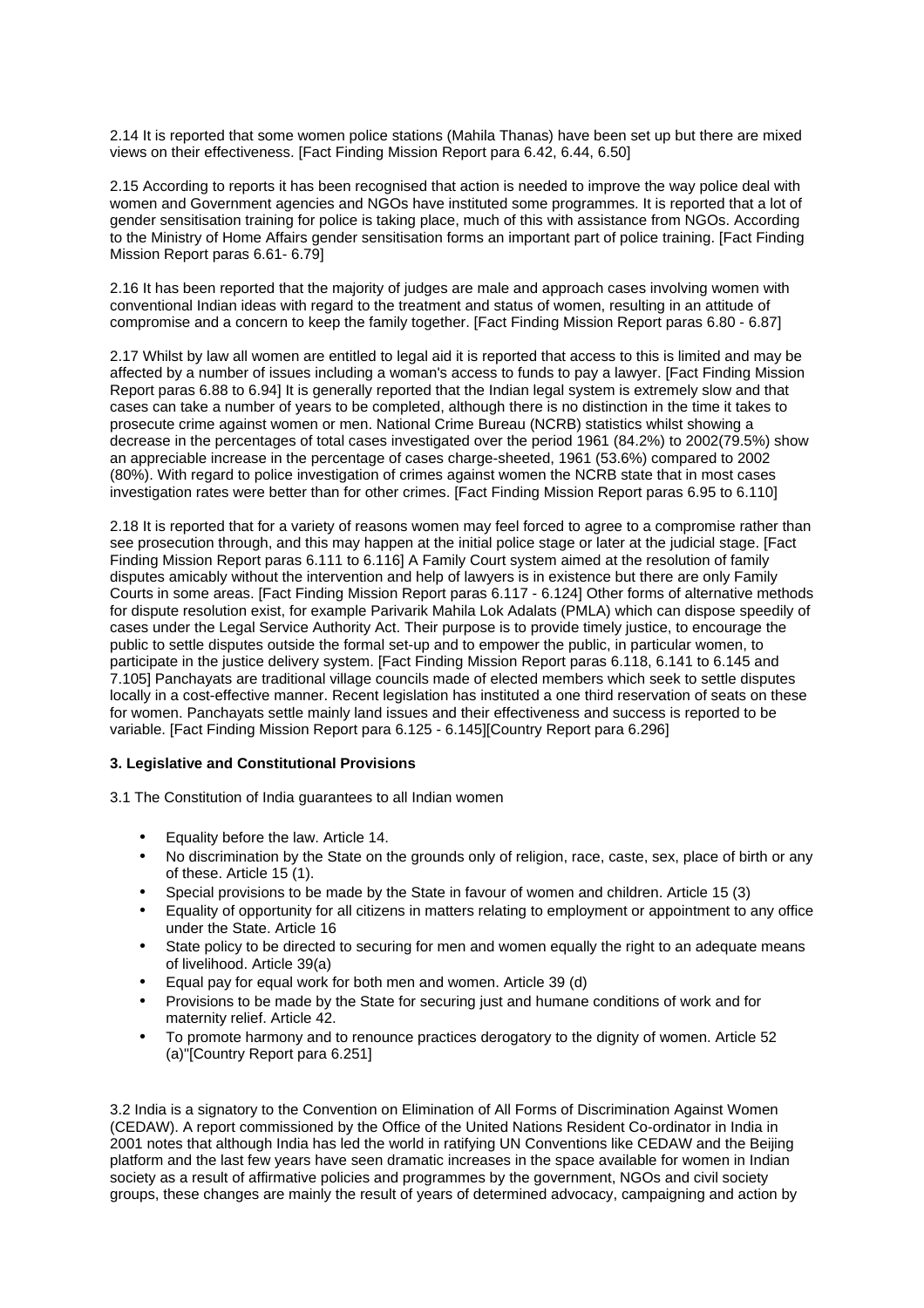women themselves. The report continues however that gaps still remain, some women are emerging as strong and confident individuals, in control of their own lives and capable of raising their voices to demand their rights, while others face a very different reality.[Country Report para 6.256]

3.3 It is reported that many laws exist for the protection of women?s rights however implementation and enforcement pose a barrier. However one report notes that legislative attempts within the last decade and a half indicate a positive State response to lobbying from women?s groups in the form of multiple legislations dealing with various issues concerning women. The report mentions the Sati Prevention Act, amendment to rape laws, additions to the Indian Evidence Act to the benefit of women, the Indecent Representation of Women Act, and the Prenatal Diagnostic Techniques Act as major legislative contributions to women's issues. Similarly another publication notes that certain older legislation has brought about an upward trend in the status of women in India resulting in women enjoying and gaining better status recognition and respect. This report cites the Hindu Widow Re-marriage Act of 1956, the Child Marriage Restraint Act 1929, The Hindu Women Right to Property Act 1937, The Hindu Marriage Act 1955, The Hindu Succession Act 1956, The Suppression of Immoral Traffic Act Women and Girls of 1956-7 and The Dowry Prohibition Act 1961. [Fact Finding Mission Report paras 5.1, 5.7,5.8]

3.4 The Dowry Prohibition Act prohibits the giving or taking of dowry which is defined as meaning any property or valuable security given or agreed to be given directly or indirectly by one party to a marriage to the other or by the parents of either party to a marriage or by any other person. [Fact Finding Mission Report para5.9]

3.5 The Pre-Natal Diagnostic Techniques (Regulation and Prevention of Misuse) Act 1994 provides for the regulation of the use of pre-natal diagnostic techniques and for the prevention of such techniques for the purpose of pre-natal sex determination leading to female foeticide. [Fact Finding Mission Report para 5.11]

3.6 The Protection of Human Rights Act provides for the constitution of a National Human Rights Commission, State Human Rights Commissions in States and Human Rights Courts for the better protection of human rights and matters connected with them. [Fact Finding Mission Report para 5.14]

3.7 The Scheduled Castes and Scheduled Tribes (Prevention of Atrocities) Act 1989 is intended to prevent atrocities against these groups and provides for the constitution of special courts for trial of such offences and provides for relief and rehabilitation to victims. [Fact Finding Mission Report para 5.16]

3.8 The Code of Criminal Law (Amendment) Act 1983 introduced Section 498A to the Indian Penal Code to combat the menace of dowry. Under this section the prosecution has to prove that the accused committed acts of harassment, or cruelty was the cause of suicide. Cruelty includes both mental and physical, and cruelty means wilful conduct that is of such a nature likely to drive a woman to commit suicide or to cause grave injury or danger to life, limb, health (mental and physical) or to harass or coerce her or any person related to her to meet such a demand. The cruelty has to be of such gravity as to drive a woman to take her own life. The onus lies with the prosecution to show that she was subjected to cruelty. [Fact Finding Mission Report paras 5.18 and 5.21] Section 113A of the Indian Penal Code lays down that if a woman commits suicide within 7 years of marriage and her husband or any relative of her husband subjected her to cruelty the court may presume, having regard to all of the circumstances of the case, that such suicide had been abetted by her husband. [Fact Finding Mission Report para 5.19]

3.9 The Hindu Marriage Act 1955 recognised the equal rights of men and women in matters of marriage and divorce. It is reported to deal with the matter of domestic violence but only in the context of judicial separation and divorce. The Act provides for maintenance for either party seeking a decree or judicial separation, however this is a summary remedy only available whilst proceedings are pending. [Fact Finding Mission Report paras 5.24 ? 5.25]

3.10 The Child Marriage Restraint Act 1929 originally made the minimum age for girls to marry 15 but this was later amended to 18 for girls and 21 for boys. [Fact Finding Mission Report para 5.33]

3.11 The Protection from Domestic Violence Bill was introduced to the Lok Sabha (the lower house of the Indian Parliament) in March 2002. In May 2002 the Bill was referred to the Standing Committee for examination. The report of the Committee on the Bill containing recommendations to Parliament is currently with the Department of Women and Children for consideration. It is reported that the Bill is intended to protect the rights of women who are victims of violence of any kind occurring within the family and to provide for matters connected therewith or incidental thereto. It has been reported that inclusion of the Bill in the new 'Common Minimum Programme means that it is likely to be passed. However in answer to a parliamentary question in August 2004 it was stated that the Bill had lapsed on dissolution of the 13th Lok Sabha and the Government has initiated a new examination of the Bill. [Fact Finding Mission Report paras 8.1 to 8.4] The Bill has been criticised on account of its use of the term "habitual abuser" and on the way it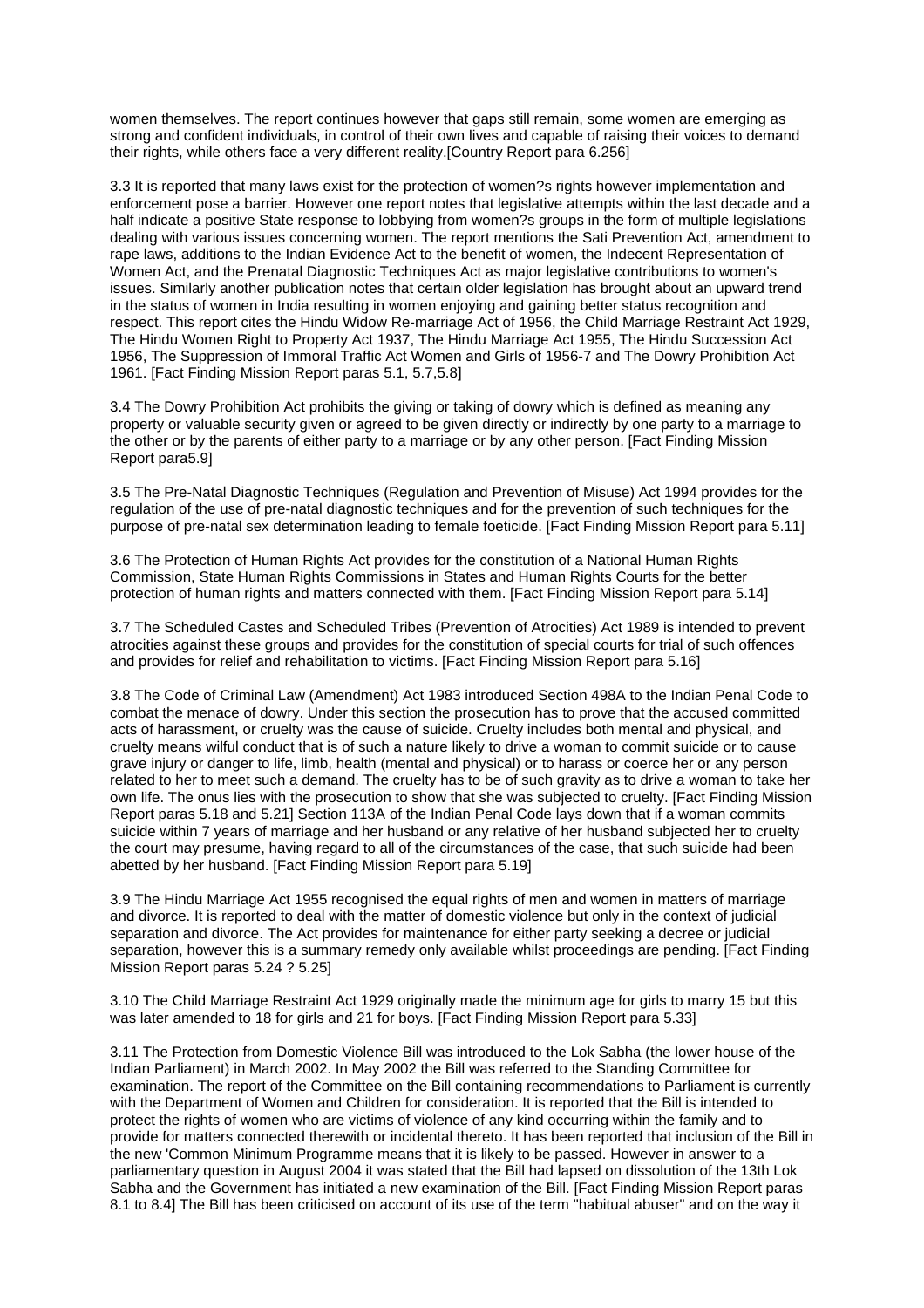is drafted and defines domestic violence. [Fact Finding Mission Report paras 8.5 - 8.9]

3.12 The Representation of Women Bill which sought to reserve one third of seats in the Lok Sabha for women was stalled in the Lok Sabha in May 2003 when the speaker adjourned the discussion which effectively ensured its deferral. However in answer to a parliamentary question in August 2004 it was stated that the National Common Minimum Programme provides that the new Government will take the lead to introduce legislation for one-third reservation for women in Vidhan Sabhas and the Lok Sabha. [Fact Finding Mission Report paras 8.10 - 8.11]

## **4. Bodies concerned with Women's Human Rights Issues**

4.1 The National Human Rights Commission was set up under the Protection of Human Rights Act 1993, the Act defines Human Rights as rights relating to life, liberty, equality and dignity of individuals guaranteed by the Constitution or embedded in the International Covenants and enforceable by Courts in India. According to the Act the Commission has a number of powers including the power to inquire into complaints of violation or abetment of human rights of individuals or negligence in the prevention of such violations, intervening in allegations of human rights pending before any court with the approval of that court, visits to places of detention and reviewing constitutional provisions and laws covering human rights. [Fact Finding Mission Report paras 7.49 and 7.50]

4.2 Within the NHRC the Law Division handles complaints from women, the types of complaints received cover custodial and domestic violence, dowry deaths and demands, rape, immoral trafficking of women, non investigation by the police, sexual harassment in the workplace, complaints from scheduled castes and tribes and investigations into the treatment of Dalits. Within the Law Division the Commission has set up a Women's Human Rights Cell which scrutinises all complaints and cases relating to the death or harassment of women and girl children and rape and dowry demand cases.[Fact Finding Mission Report para 7.53 and 7.62] There is a fast track system for processing rape complaints which generally take about a month however gang-rape cases are placed before the Commission within 24 hours. The Commission has the power to investigate cases, make recommendations and pass individual cases to Magistrates for the complaint to be heard. The NHRC reports that only 3-4% of complaints result in prosecution attributing the low prosecution rate to the length of time taken to prosecute. The NHRC reports that in the case of allegations they issue a notice regarding the woman concerned and often this intervention ensures that the behaviour complained of stops. [Fact Finding Mission Report paras 7.54 - 7.56 Annex 4]

4.3 The 1993 Protection of Human Rights Act recommended the establishment of State Human Rights Commissions and these have been established in 14 out of 25 states. The Punjab Human Rights Commission receives some 14,000 complaints annually, out of these some 45% are found not to be maintainable and 65% of complaints are seen by the Investigation wing. 15-20% of complaints are from women. [Fact Finding Mission Report paras 7.74 to 7.75 and 7.78]

4.4 In Andhra Pradesh, where there is no State Human Rights Commission, a State Human Rights Committee has been formed following guidelines from the Supreme Court. This Committee oversees, in Andhra Pradesh, the implementation of Supreme Court Guidelines with regard to the arrest and detention of individuals. [Fact Finding Mission Report para 7.87]

4.5 The National Commission for Women is a statutory body constituted in 1992 under the National Commission for Women Act 1990. The Commission is charged with protecting and promoting the interests and safeguarding the rights of women. The Commission reviews laws and investigates specific complaints of atrocities, harassment, denial of rights and exploitation of women, taking remedial action to restore rights. The Commission deals with complaints by expediting and monitoring police investigations, dealing with family disputes through resolution or compromise through counselling; in the case of serious crimes an Inquiry Committee is constituted which carries out inquiries, examines witnesses , collects evidence and submits a report with recommendations. The Commission monitors the implementation of the recommendations. The Commission also provides recommendations to the Government on legislation and other issues although not all their recommendations have been acted upon. It has been reported that 23 States have State Commissions for Women.[Fact Finding Mission Report paras 7.95 to 7.100] The Commission has been criticised on account of the Government's failure to follow its recommendations and it has been suggested that it is an inactive and obstructive arm of the State. [Fact Finding Mission Report paras 7.114 - 7.116]

4.6 The National Commission for Women evolved an alternative justice system, the Parivarik Mahila Lok Adalats (PMLA) which can dispose speedily of cases under the Legal Service Authority Act. Their purpose is to provide timely justice, to encourage the public to settle disputes outside the formal set-up and to empower the public, in particular women, to participate in the justice delivery system. [Fact Finding Mission Report para 7.105]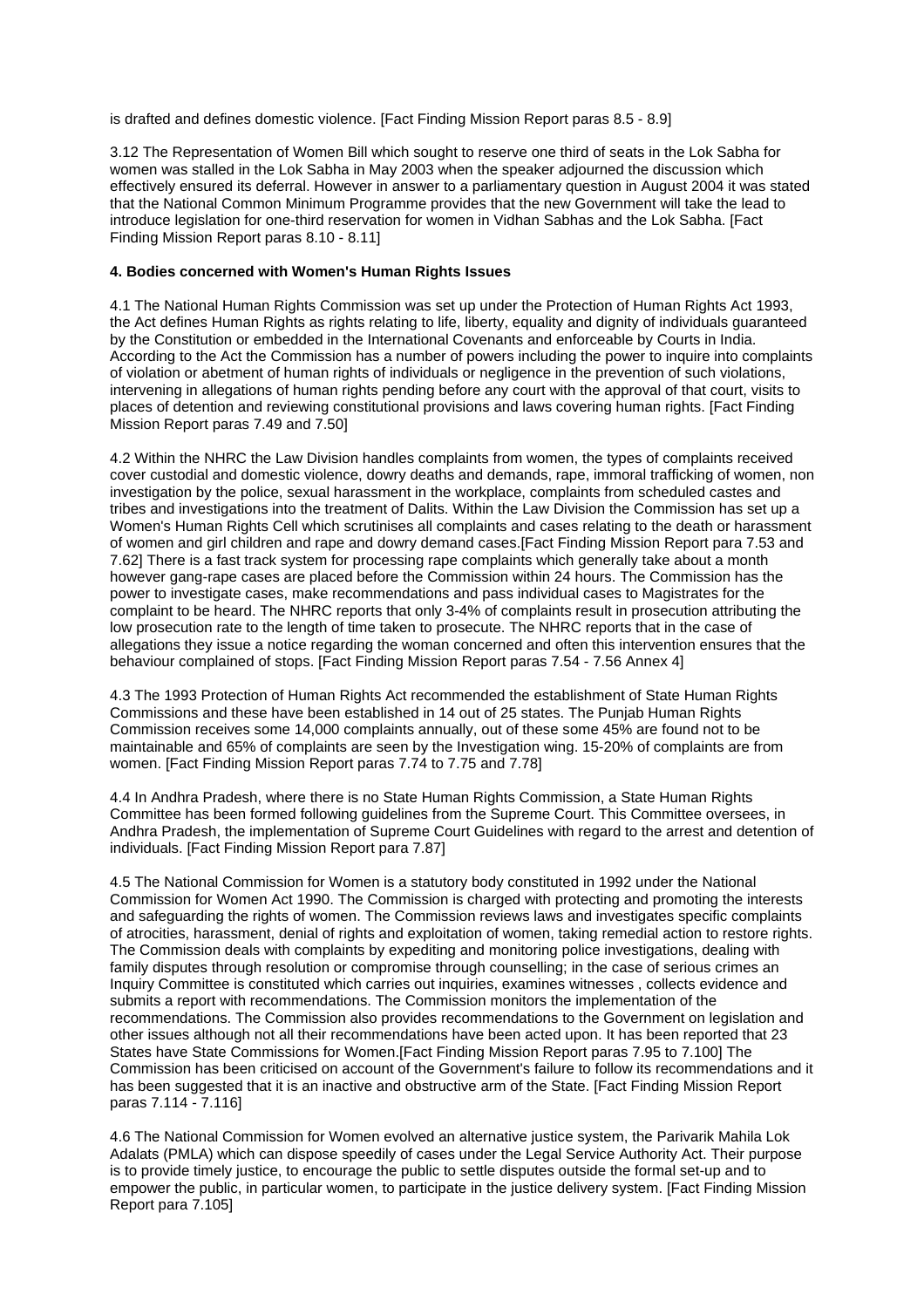4.7 Numerous NGOs play a prominent role in India helping women. A core group of these have been set up to bring issues to the National Human Rights Commission. [Fact Finding Mission Report paras 7.120 to 7.123]

# **5. Specific Issues**

#### **5.1 Domestic Violence**

## **Treatment**

5.1.1 Domestic violence is reported to be a common and serious problem, prevalent in all categories of Indian society. [Fact Finding Mission Report paras 4.36 to 4.53][Country Report paras 6.271, 6. 272] There is reported to be under-reporting of the crime of domestic violence and combined with ineffective prosecution this has made progress against domestic violence difficult. The under-reporting is attributed to the patriarchal society which places value on the family over and above individual concerns. [Fact Finding Mission Report 4.36, 4.45, 4.46]

5.1.2 Indications of the numbers of Indian women facing domestic violence vary considerably. Based on a small survey of 400 respondents carried out in Ahmedabad 67% of women reported some kind of abuse indicating they were victims. [Fact Finding Mission Report 4.42] A 1998 National Family Health Survey shows that a least one in five of all married women above the age of 15 experienced physical violence, and most of these women were beaten by their husbands. [Fact Finding Mission Report 4.49] Other sources suggest that a figure of some 40% of women in the whole country might be victims of domestic violence. [Fact Finding Mission Report 4.51, 4.52]

5.1.3 Until 1983 there were no specific legal provisions in India pertaining to domestic violence although women could have recourse to the general laws with respect to crimes such as murder, abetment to suicide and grievous injury. In 1983 a new section was added to the Indian Penal Code Section 498A. See para 3.8 above. [Fact Finding Mission Report paras 4.49, 5.18 ? 5.21]

#### **Sufficiency of Protection**

5.1.4 In India the first step in the legal process is the completion of a First Instance Report (FIR). Lack of literacy, a reluctance to approach the police, and police officers suggesting reconciliation or compromise in preference to registering a case, may present difficulties for some women attempting to register FIRs. However NGOs provide assistance to some women in registering FIRs and in some cases the police may send women to NGOs for assistance. [Fact Finding Mission Report paras 6.4, 6.27, 6.19, 6.21, 6.22, 6.26] In an effort to ensure that women have access to the police, Crime Against Women Cells have been set up in every police district. The main purpose of these is to ensure that women have access to the police and to give assistance in crimes relating to women from indecent exposures, trafficking, abetment of suicide, to dowry harassment and other crimes. [Fact Finding Mission Report para 6.41]

5.1.5 India has an independent judiciary, but this is reported to be under funded and overburdened generally. NGOs allege that corruption may influence some court decisions. In general it is reported that the judiciary enforces the right to a fair trial, although there is a backlog of cases and some courts barely function. [Country Report para 5.19 - 5.21] It is reported that these delays apply equally to the speed with which crimes against men and women are dealt with.[Fact Finding Mission Report paras 6.97 - 6.108]

5.1.6 Although the Protection from Domestic Violence Bill has not yet been passed women suffering domestic violence, which is dowry related, can rely on Section 498A of the Indian Penal Code, to prosecute in cases of domestic violence. [Fact Finding Mission Report paras 5.21 -5.22]

5.1.7 The Central Social Welfare Board is implementing a scheme of Short Stay Homes, which provide temporary shelter, counselling of psychiatric treatment to women and girls who are the victims of mental adjustment, emotional disturbances and social ostracism and have either escaped or been made to leave their homes due to family problems, mental or physical torture or who have been sexually assaulted or have been forced into prostitution. [Fact Finding Mission Report para 7.1] In addition there are some shelters, crisis centres and short stay homes run in some places by NGOs. [Fact Finding Mission Report paras 7.3 - 7.21] It is generally reported that whilst these institutions do exist there are not enough of them currently in existence. [Fact Finding Mission Report para 7.2 - 7.6, 7.22]

5.1.8 The Government through the Social Welfare board has also funded help-lines. In Delhi the police advertise a help line for Women and Children in Distress, stating that specially trained women Police Officers are on hand to assist women and that a police van is available to rescue them. There are also help lines in Jalphur, Bombay, and Ahmedabad. [Fact Finding Mission Report 7.29 - 7.32]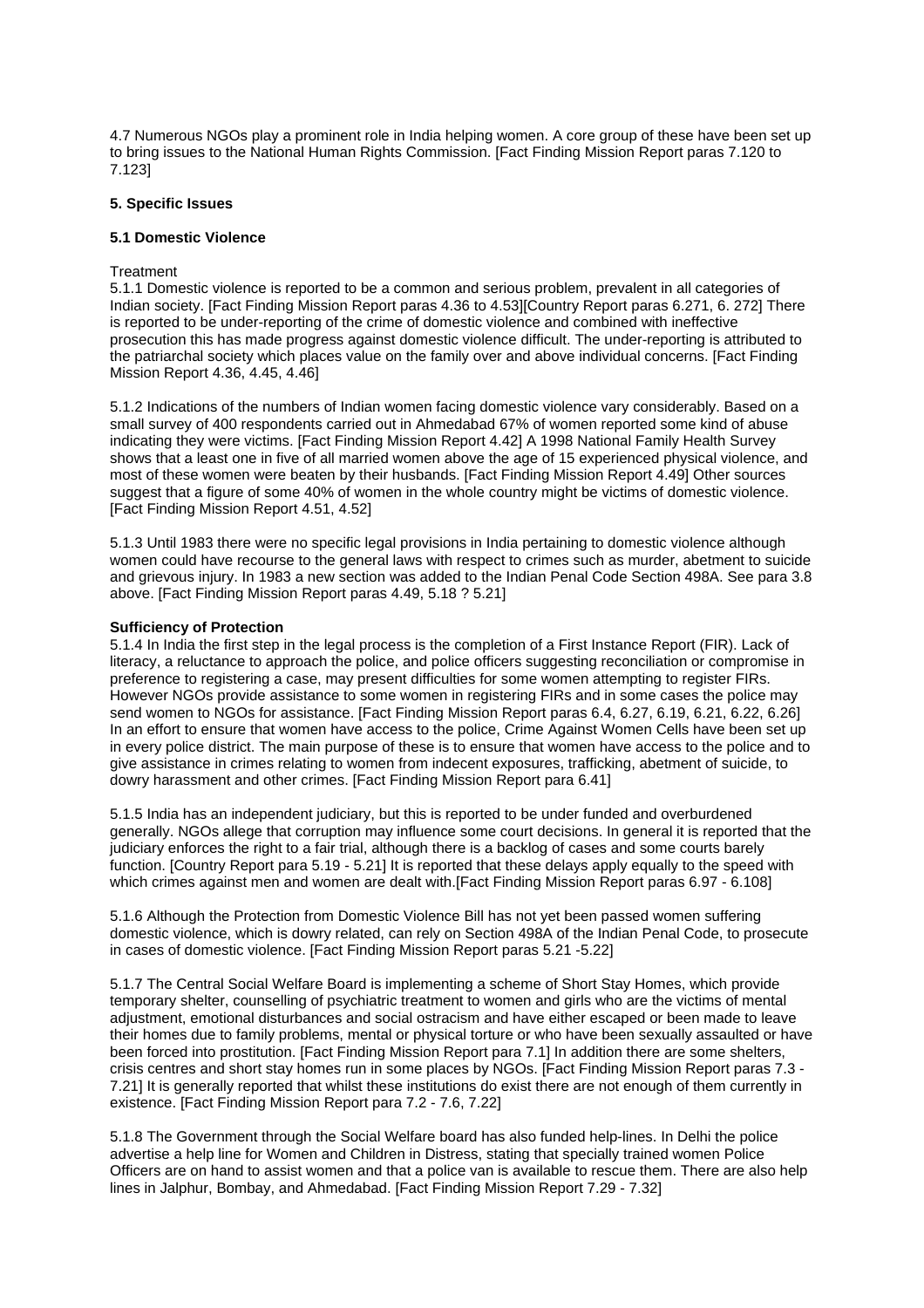5.1.9 The National Human Rights Commission has the power to inquire into complaints of violations or abetment of human rights of individuals. Within the NHRC the Law Division handles complaints from women and has a Woman's Human Rights Cell which scrutinises amongst other categories all complaints relating to the death or harassment of women or girl-children. [Fact Finding Mission Report paras 7.49 - 7.50 and 7.53 - 7.62] The Commission has the power to investigate cases, make recommendations and pass individual cases to Magistrates for the complaint to be heard. [Fact Finding Mission Report paras 7.54 - 7.56 and Annex 4]

5.1.10 In conclusion there are laws in place in India to assist victims of domestic violence in prosecuting perpetrators and there are some organisations both Governmental and non-governmental to whom victims can turn for help and assistance. The provision of these however may be inadequate to ensure that every individual woman who needs assistance and protection is able to access it. Additionally some women's ability to access this help and assistance may be limited by such factors as their location, lack of literacy and lack of awareness of their rights.

## **Internal Flight/Relocation**

5.1.11 The Indian Constitution guarantees Indian citizens the right to move freely throughout the territory of India, and to settle and reside in any part of the country. Indian citizens enjoy freedom of movement within the country except in certain border areas where, for security reasons, special permits are required. Therefore as a general rule, an internal relocation option exists from one Indian state to another. [Country Report para 6.160]

5.1.12 However the situation as regards internal relocation for single women, divorcees with or without children, and widows may differ from the situation for men as it may be difficult for women on their own to find and secure accommodation. It is reported that although it is generally difficult for women to live on their own some women are able to do so particularly in urban areas. Although rents are expensive and landlords are often unwilling to rent to single women there are hostels in some urban areas. In particular it is reported that single women live alone in Hyderabad and Ahmedabad and Bombay where the existence of a large number of call-centres provides employment. [Fact Finding Mission Report paras 9.1 - 9.16] It is reported that in the big cities it is becoming common for women to work away from home. On behalf of the Government the Department of Women and Child Development are involved in hostel schemes for working women wanting to move away from their hometowns. One thousand hostels have been recommended, half of which have so far been built. [Fact Finding Mission Report para 7.33 - 7.34] One NGO also runs Working Women?s Hostels one in Delhi and a further 22 across the country which provide board, lodging and recreational facilities to working women.[Fact Finding Mission Report paras 7.35 - 7.37] There are also 18 homes and hostels for working women in Andhra Pradesh where women pay for the cost of their keep. [Fact Finding Mission Report para 7.38]

5.1.13 Divorcees, widows and women with children are likely to find it even more difficult to find accommodation than single childless women as children may not be accepted in hostels. [Fact Finding Mission Report paras 7.17, 7.25, 7.27, 9.5] However there are some homes run specifically for widows, by a voluntary organisation in north India.[Fact Finding Mission Report paras 9.25 - 9.26] Illiterate women from rural areas would also find it particularly difficult to obtain accommodation as a lone woman.[Fact Finding Mission Report paras 9.1 - 9.16]

5.1.14 In conclusion, whilst there is freedom of movement within India some lone women may find it difficult to obtain accommodation on their own whatever the reasons for their move. Whilst there are some facilities available the situation is likely to be particularly difficult for illiterate women from rural areas and less educated or lower class divorcees, widows and women with children.

IAT Determination: Balvir Kaur [2002] UKIAT03387 The Tribunal found that it would be unduly harsh to expect a woman from a rural background to relocate to another part of India because in reality she would be destitute, without accommodation, without housing and with no one to turn to.

#### **Conclusion**

5.1.15 The position and treatment of women within the family in India is such that a significant percentage of Indian women may be the victims of some kind of domestic violence. There is no evidence to suggest that the Indian Government supports or condones the ill-treatment of women in this way. Despite the current lack of specific legislation on domestic violence there are laws against domestic violence which can be and are used to prosecute perpetrators. For societal reasons women may be reluctant to report instances of domestic violence and seek protection, however in an effort to improve women's access to the police Crime Against Women Cells have been set up in every police district. In addition there are a number of NGOs working on women's issues who are available to provide protection and assistance to individual women suffering domestic violence. Whilst the numbers may be inadequate there are also short stay homes, crisis centres and shelters to which some women can turn for advice assistance and protection. The level of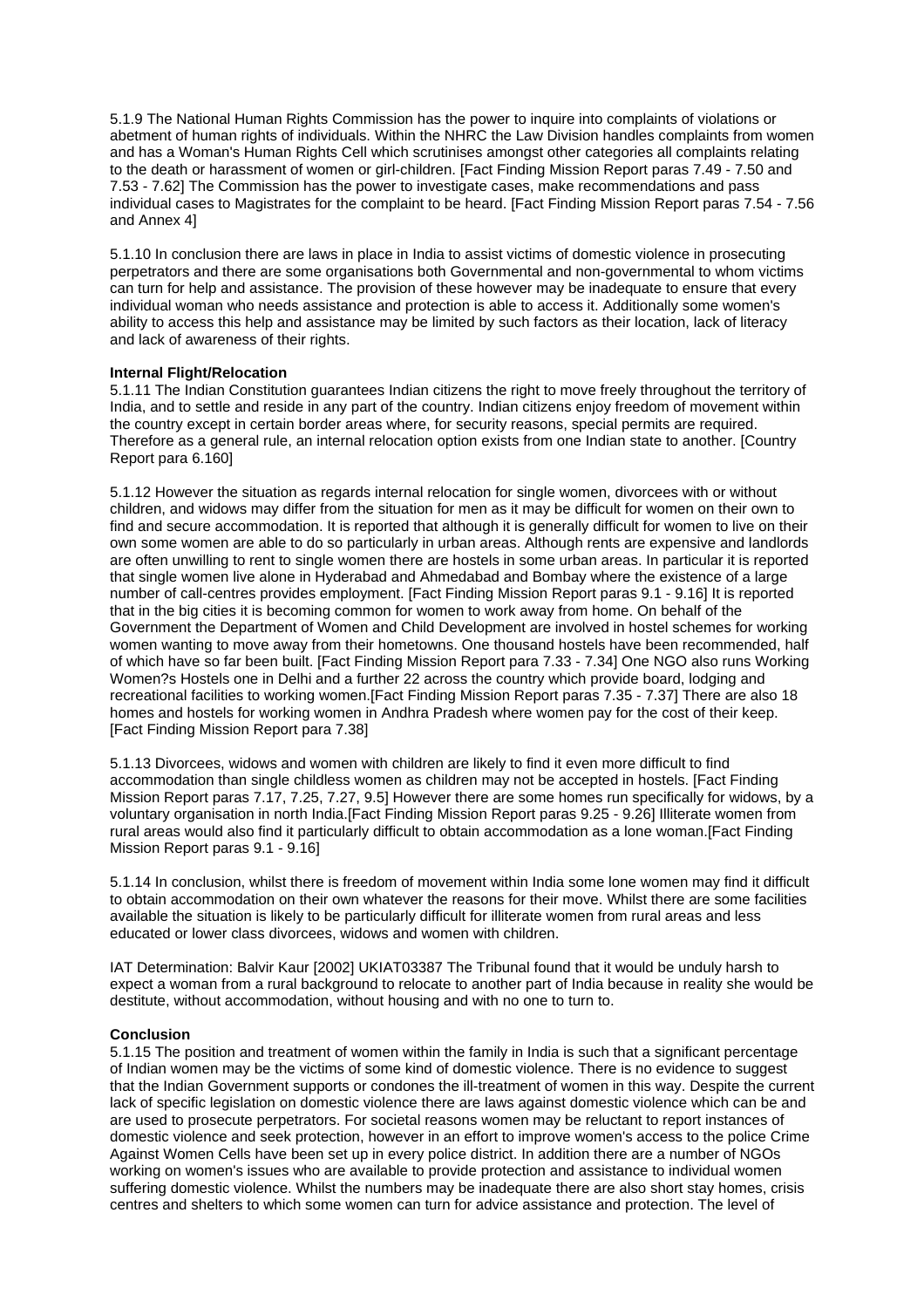these may be inadequate but it is clear that there are some organisations to whom women can turn for protection. The National Commission for Human Rights also works in this field and has a specific section which can investigate and make recommendations in specific cases concerning domestic violence.

5.1.16 Some Indian women facing a real risk of domestic violence may be unable to access those protective organisations which are available. For example women from rural areas and those who are illiterate may have particular problems such that they are unable to access protection. Additionally some Indian women, facing a real risk of domestic violence, may be unwilling due to a well-founded fear to access those protective organisations which are available. The most recent information on the situation of women in India does not support the view that women are a particular social group within India, in particular as stated above there is no evidence that the Indian Government supports or condones the ill-treatment of women. Therefore a grant of asylum in either of these circumstances will not be appropriate.

5.1.17 However where an Indian woman is able to show that she faces a real risk of domestic violence amounting to torture or inhuman or degrading treatment and is unable, or unwilling through fear, to access protection a grant of Humanitarian Protection will be appropriate. Where the willingness to seek protection is based on fear a grant of Humanitarian Protection will be appropriate, however where the willingness to seek protection is not based on fear a grant of Humanitarian Protection will not be appropriate.

# **5.2 Dowry Related Violence**

# **Treatment**

5.2.1 Traditionally dowry in the form of gifts of cash given at ceremonies is expected only in the first year of marriage, but it is reported that it may be expected during the first seven years of marriage. Dowry disputes are reported to be a common and serious problem. Although the Dowry Prohibition Act provides that taking or providing a dowry is illegal, dowry is practised widely. Dowry disputes typically involve the harassment of a new wife by the groom's family who believe she may not have provided a sufficient dowry. The harassment sometimes ends in the woman's death which the family try to portray as a suicide or an accident. According to NGOs, approximately 7,000 deaths each year are from dowry-related burnings.[Fact Finding Mission Report 4.55, 4.56][Country Report 6.277]

5.2.2 According to National Crime Bureau statistics covering 1998 to 2002 reported dowry deaths have been running at just under 7,000 per year. The 2002 figure showed a decline of 0.4% over 2001. Reports of torture defined as cruelty by a husband or relative which might be dowry related have, during the period 1998 to 2002, shown an increase from just over 41,000 to just over 49,000.[Fact Finding Mission Report para 4.12]

5.2.3 It has been reported that whilst dowry was traditionally a Hindu middle class practice it is now practiced across society and across different faiths. One source suggested that in Andhra Pradesh dowry disputes present a major problem; particularly there are numbers of dowry deaths which are unreported. The 2001 statistics for the state reported 400 dowry deaths while a survey in one of the 23 districts in Andhra Pradesh revealed 390 such deaths. However the practice of dowry was reported not to be as prevalent in Gujarat as in the north and south of India. [Fact Finding Mission Report 4.58, 4.59, 4.61, 4.66]

# **Sufficiency of Protection**

5.2.4 See paras 5.1.4 and 5.1.5 above for general information on the legal process in India and paras 5.1.7 and 5.1.8 for information on general protections available.

5.2.5 There is specific legislation aimed at dealing with this issue. The Dowry Prohibition Act 1961 prohibits the giving or taking of a dowry, meaning any property or valuable security given or agreed to be given either directly or indirectly by one party to a marriage to the other or by the parents of either party to a marriage or by any other person. (It does not include dower or Mahr in the case of persons to whom the Muslim Personal Law applies.) The penalty for giving or abetting dowry is imprisonment for a term not less than 5 years and a fine not less than 15,000 rupees. The demanding of dowry directly or indirectly is punishable with imprisonment for not less than 6 months but which might extend to 2 years and a fine of 10,000 rupees. [Fact Finding Mission Report para 5.9]

5.2.6 Direct responsibility for implementation of the Dowry Act rests with State Governments and the Government has advised all State Governments to appoint Dowry Prohibition Officers. The National Commission for Women is currently reviewing the Act to make its provisions more stringent and effective. The Government has stated that since the menace of dowry is a reflection of women's low status in society, it has taken a number of steps to raise the status of women and to change the societal attitudes towards girls and women. Amongst other issues these include setting up short stay homes. The Government has also made a number of recommendations to State Governments including setting up women police cells and exclusive women police stations and fast track courts and family courts. [Fact Finding Mission Report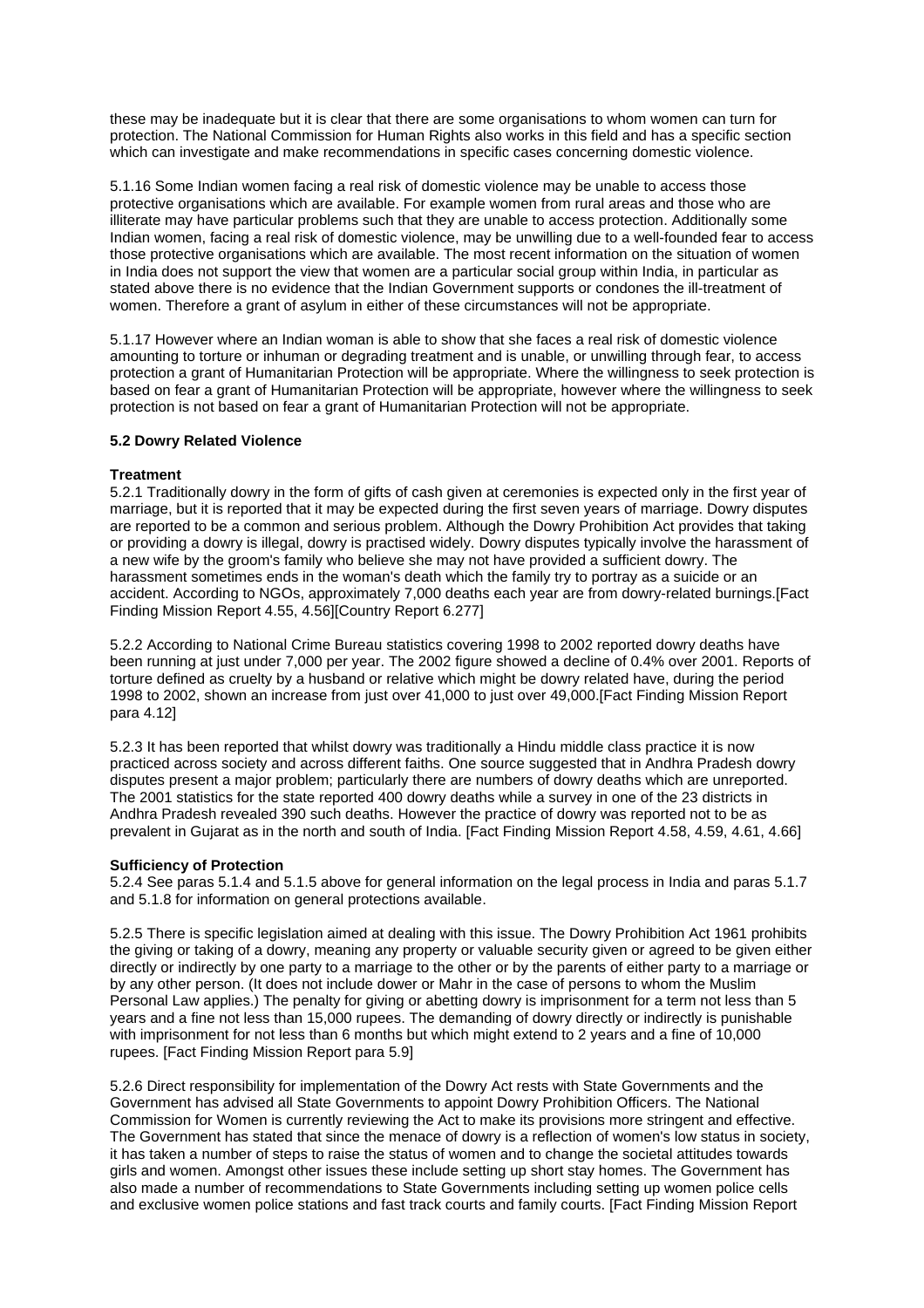para 4.70]

5.2.7 The National Human Rights Commission has the power to inquire into complaints of violations or abetment of human rights of individuals. Within the NHRC the Law Division handles complaints from women and has a Woman's Human Rights Cell which scrutinises amongst other categories all complaints relating to dowry demand cases. [Fact Finding Mission Report paras 7.49 to 7.50 and 7.53 to 7.62] The Commission has the power to investigate cases, make recommendations and pass individual cases to Magistrates for the compliant to be heard. [Fact Finding Mission Report parasparas 7.54 to 7.56 and Annex 4]

5.2.8 In conclusion there are specific laws in place in India to make illegal the practice of dowry and prosecute those involved in this practice. In addition to the law a specific section of the Indian Penal Code is available to assist victims of dowry violence in prosecuting perpetrators. There are some organisations, both Governmental and non-governmental, to whom victims can turn for help and assistance. The provision of these however may be inadequate to ensure that every individual woman who needs assistance and protection is able to access it.

### **Internal Flight/Relocation**

5.2.9 See paras 5.1.11 to 5.1.14 above.

## **Conclusion**

5.2.10 Despite legislation proscribing it the practice of dowry continues in India and violence and death as a result of this practice continue to occur. There is no evidence to suggest that the Indian Government condones or supports the continuation of this practice or the violence that occurs to women in connection with the practice. The Government has specifically legislated against the offence and recently has asked specifically for the provision of Dowry Prohibition Officers in states.

5.2.11 For societal reasons women may be reluctant to report instances of violence related to dowry and seek protection, however in an effort to improve women?s access to the police Crime Against Women Cells have been set up in every police district. In addition there are a number of NGOs working on women's issues who are available to provide protection and assistance to individual women suffering violence. Whilst the numbers may be inadequate there are also short stay homes, crisis centres and shelters to which some women can turn for advice, assistance and protection. The level of these may be inadequate but it is clear that there are some organisations to which women can turn for protection. The National Commission for Human Rights also works in this field and has a specific section that can investigate and make recommendations in specific cases concerning domestic violence.

5.2.12 Some Indian women facing a real risk of dowry related violence may be unable to access those protective organisations which are available. For example women from rural areas and those who are illiterate may have particular problems such that they are unable to access protection. Additionally some Indian women facing a real risk of dowry related violence may be unwilling, due to a well-founded fear, to access those protective organisations which are available. The most recent information on the situation of women in India does not support the view that women are a particular social group within India, in particular as stated above there is no evidence that the Indian Government supports or condones the ill-treatment of women. Therefore a grant of asylum in either of these circumstances will not be appropriate.

5.2.13 However where an Indian women is able to show that she faces a real risk of dowry related violence amounting to torture or inhuman or degrading treatment and is unable, or unwilling through fear, to access protection a grant of Humanitarian Protection will be appropriate. Where the willingness to seek protection is based on fear a grant of Humanitarian Protection will be appropriate, however where the willingness to seek protection is not based on fear a grant of Humanitarian Protection will not be appropriate.

#### **5.3 Societal and communal violence**

#### **Treatment**

5.3.1 Societal violence against women has been reported as a serious problem. According to the US State Department Report 2003 mass rapes often were tactics of intimidation used by upper caste gangs against lower castes or as a means of coercion or revenge in rural property disputes. [Fact Finding Mission Report 4.110][Country Report para 6.282]

5.3.2 In February 2002, a mob of Muslims attacked a train carrying Hindu volunteers returning from Ayodhya to the state of Gujarat, and 57 people were burnt alive. Over 900 people were killed and 100,000 left homeless in the resulting anti-Muslim riots throughout the state. This led to accusations that the state government had not done enough to contain the riots, or arrest and prosecute the rioters. [Country Report para 4.9] During the 2002 communal violence in Gujarat women were both perpetrators and victims of the abuse. [Fact Finding Mission Report 4.114] A National Commission for Women report stated that of 100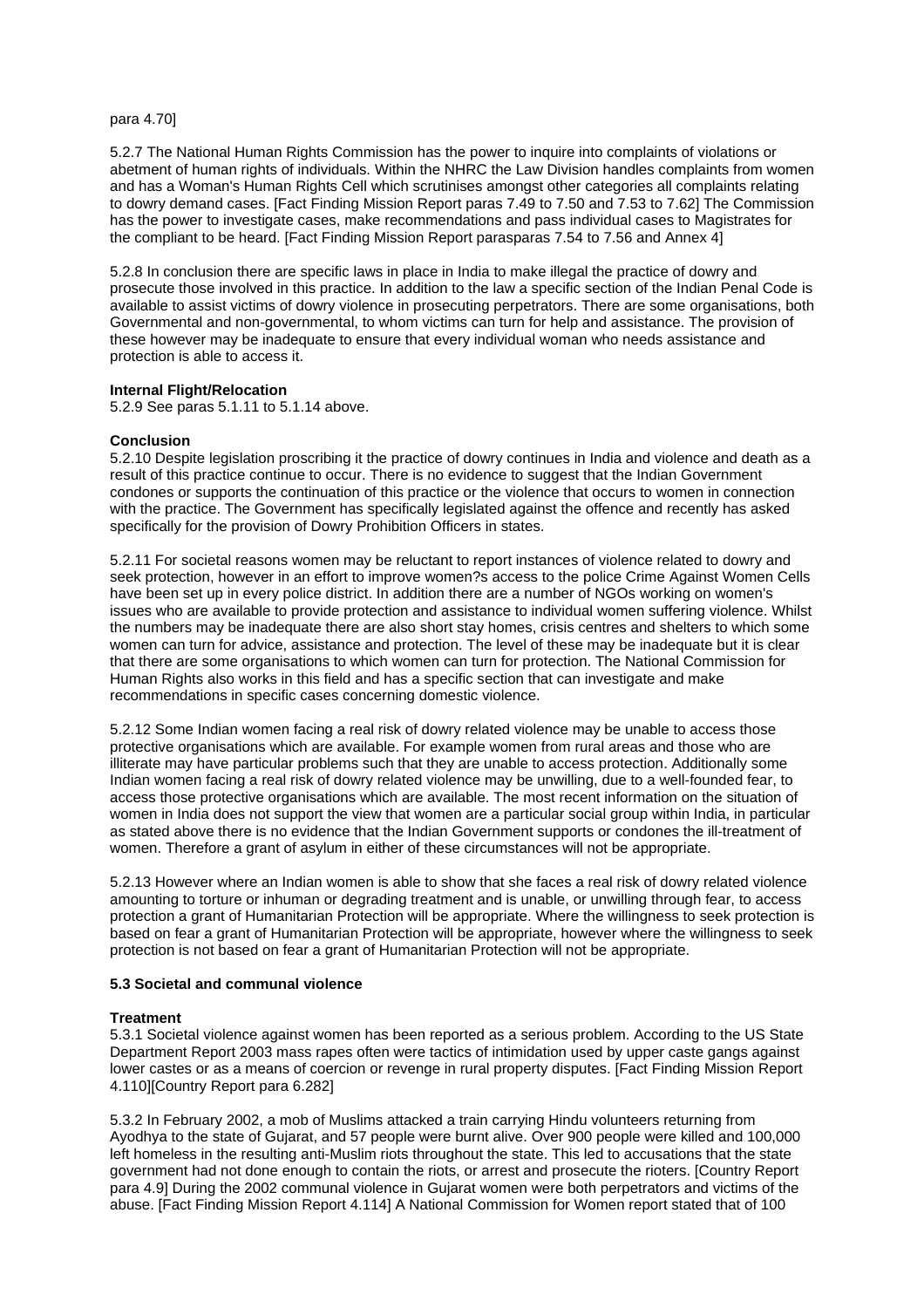reported cases of rape only 5 cases have been registered and none have vet reached trial. The Bilkis Banu case concerning the alleged rape of a six-month pregnant woman and the killing of her relatives by a mob the case was closed by the police but re-investigated by order of the Supreme Court. It is reported that 12 - 14 of those accused have now been arrested including police and a doctor. [Fact Finding Mission Report para 4.119]

## **Sufficiency of Protection**

5.3.3 See paras 5.1.4 and 5.1.5 above for general information on the legal process in India and paras 5.1.7 and 5.1.8 for information on general protections available.

5.3.4 The Indian constitution guarantees all citizens the freedom of religion and belief and the right to practice their religion freely. The Penal Code prohibits and punishes any violation of tolerance and nondiscrimination based on religion or belief: promoting enmity between different groups on grounds of religion (Section 135A); injuring or defiling a place of worship with intent to insult the religion of any class (Section 295); deliberate and malicious acts intended to outrage the religious feeling of any class by insulting its religion (Section 295A); disturbing religious assembly (Section 296); and uttering words with deliberate intent to wound religious feelings (Section 298). [Country Report para 6.27-6.28]

5.3.5 The National Human Rights Commission has the power to inquire into complaints of violations or abetment of human rights of individuals. Within the NHRC the Law Division handles complaints from women and has a Woman's Human Rights Cell, which scrutinises amongst other categories, all complaints received by the Commission relating to rape cases. [Fact Finding Mission Report paras 7.49 - 7.50 and 7.53 - 7.62] The Commission has the power to investigate cases, make recommendations and pass individual cases to Magistrates for the complaint to be heard. [Fact Finding Mission Report paras 7.54 - 7.56 and Annex 4]

5.3.6 With particular regard to the communal riots in Gujarat in 2002 the National Human Rights Commission took suo moto action (not in relation to a specific complaint made to it but on its own behalf). The Commission noted that news items suggested there was inaction on the behalf of the police and higher State officials. The Commission took the matter to the Supreme Court and took up one individual case as a result of which it was re-investigated and all 24 suspects re-arrested including police and doctors who had colluded. [Fact Finding Mission Report para 7.65]

#### **Internal Flight/Relocation**

5.3.7 See paras 5.1.11 to 5.1.14 above.

# **Conclusion**

5.3.8 There is no evidence to suggest that the Indian Government condones or supports societal violence against religious minorities or against women. In general those experiencing religious intolerance including women can reasonably seek protection from the Indian authorities and there is no evidence to suggest that such protection is not provided. As evidenced by the NHRC findings in respect of the extreme violence in February 2002 in Gujarat, there is monitoring, investigation and redress for those who are victim to religious violence even in the most extreme circumstances. Some perpetrators of religious violence against Christians and Muslims have been prosecuted for their actions and there are avenues open for individuals to seek protection from the authorities where they experience ill-treatment. The National Commission for Human Rights also works in this field and acted specifically in connection with the communal violence in Gujarat to ensure that in a particular case prosecution was brought against the alleged perpetrators.

5.3.9 For societal reasons women may be reluctant to report instances of violence and to seek protection, however in an effort to improve women's access to the police Crime Against Women Cells have been set up in every police district. In addition there are a number of NGOs working on women's issues who are available to provide protection and assistance to individual women suffering violence. Whilst the numbers may be inadequate there are also short stay homes, crisis centres and shelters to which some women can turn for advice assistance and protection. The level of these may be inadequate but it is clear that there are some organisations to whom women can turn for protection.

5.3.10 Some Indian women facing a real risk of societal or communal violence may be unable to access those protective organisations which are available. For example women from rural areas and those who are illiterate may have particular problems such that they are unable to access protection. Additionally some Indian women, facing a real risk of societal or communal violence, may be unwilling due to a well-founded fear to access those protective organisations which are available. Where the risk of societal or communal violence to an individual woman is as a result of that individual woman's religion, race or political opinion a grant of asylum may be appropriate. For the reasons stated in para 5.1.16 where ill-treatment feared is not on these grounds a grant of asylum will not be appropriate.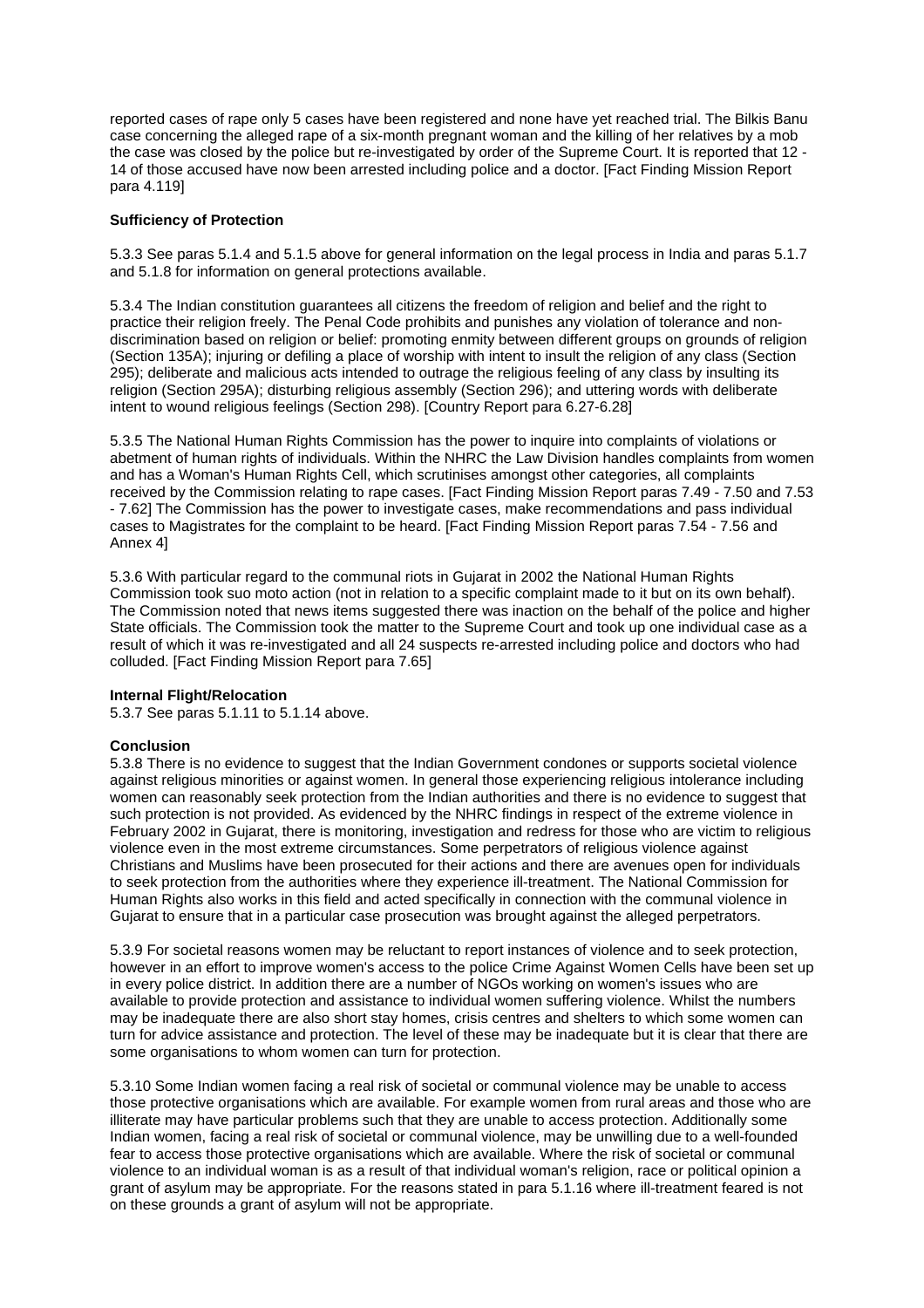5.3.11 However where an Indian woman is able to show that she faces a real risk of societal or communal violence, not related to her religion, race or political opinion, amounting to torture or inhuman or degrading treatment and is unable, or unwilling through fear, to access protection a grant of Humanitarian Protection will be appropriate. Where the willingness to seek protection is based on fear a grant of Humanitarian Protection will be appropriate, however where the willingness to seek protection is not based on fear a grant of Humanitarian Protection will not be appropriate.

## **5.4 Dalit Women**

## **Treatment**

5.6.1 India's caste system has strong historic ties to Hinduism. It delineates clear social strata, assigning highly structured religious, cultural, and social roles to each caste and sub-caste. Members of each caste, and frequently sub-caste, are expected to fulfil a specific set of duties (known as dharma) in order to secure elevation to a higher caste through rebirth. Despite longstanding efforts to eliminate the discriminatory aspects of caste, the practice has remained widespread. [Country Report para 6.345] The Constitution gives the President authority to identify historically disadvantaged castes, Dalits and tribal people (members of indigenous groups historically outside the caste system). These "scheduled" castes, Dalits and tribals are entitled to affirmative action and hiring quotas in employment, benefits from special development funds, and special training programmes. Dalits (formerly known as untouchables) are a scheduled caste occupying the lowest layer of the Hindu caste system. According to the 2001 census, scheduled castes, including Dalits, made up 16 percent, and scheduled tribes were 8 percent of the country?s 2001 population of 1.027 billion. The Scheduled Castes and Scheduled Tribes (Prevention of Atrocities) Act lists offences against disadvantaged persons and provides for stiff penalties for offenders. However it is reported that this act had only a modest effect in curbing abuse. Human rights NGOs have alleged there has been an increase in caste violence. It is reported that 84% of all Dalits live in rural parts.[Country Report para 6.345 to 6.351][Fact Finding Mission Report paras 3.24, 3.25]

5.6.2 Although the Dalit communities are governed by the Hindu Personal Law, the various sub-castes within the community have their own constitution; entire communities will be governed by laws formed by community leaders. These laws are one of the main reasons for violence on Dalit women who refer to their subcaste's customary practices in settling matrimonial disputes. Dalit women face violence from within their own community as well as from other castes as a result of rigid social laws and customs. [Fact Finding Mission Report paras 3.31 - 3.33]

5.6.3 Government schemes for education and empowerment of Dalit women are reported not to have been particularly successful. [Fact Finding Mission Report para 3.32]

#### **Sufficiency of Protection**

5.6.4 See paras 5.1.4 and 5.1.5 above for general information on the legal process in India and paras 5.1.7 and 5.1.8 for information on general protections available.

5.6.5There is no evidence to suggest that Dalit women are specifically excluded from access to any of the protections that are available in India to women, however due to their lack of education, lack of awareness of rights and laws and an inability to file complaints due to ignorance Dalit women suffering violence or intimidation for any reason are likely to find accessing support, assistance and protection particularly difficult.

Internal Flight/Relocation 5.6.6 See paras 5.1.11 to 5.1.13 above.

5.6.7 In conclusion, whilst there is freedom of movement within India some lone women may find it difficult to obtain accommodation on their own. Whilst there are some facilities available the situation is likely to be particularly difficult for illiterate women from rural areas and less educated or lower class divorcees, widows and women with children. The situation is likely to be particularly difficult for Dalit women who are mainly rural and likely to be poorly educated.

IAT Determination: Balvir Kaur [2002] UKIAT03387 The Tribunal found that it would be unduly harsh to expect a woman from a rural background to relocate to another part of India because in reality she would be destitute, without accommodation, without housing and with no one to turn to.

#### **Conclusion**

5.6.8 The position of Dalit women, who are members of the lowest caste in India and tend to be governed by the customary practices of their particular sub-caste, is likely to be particularly difficult. Not only might Dalit women face violence from within their own community they might also face this from members of other